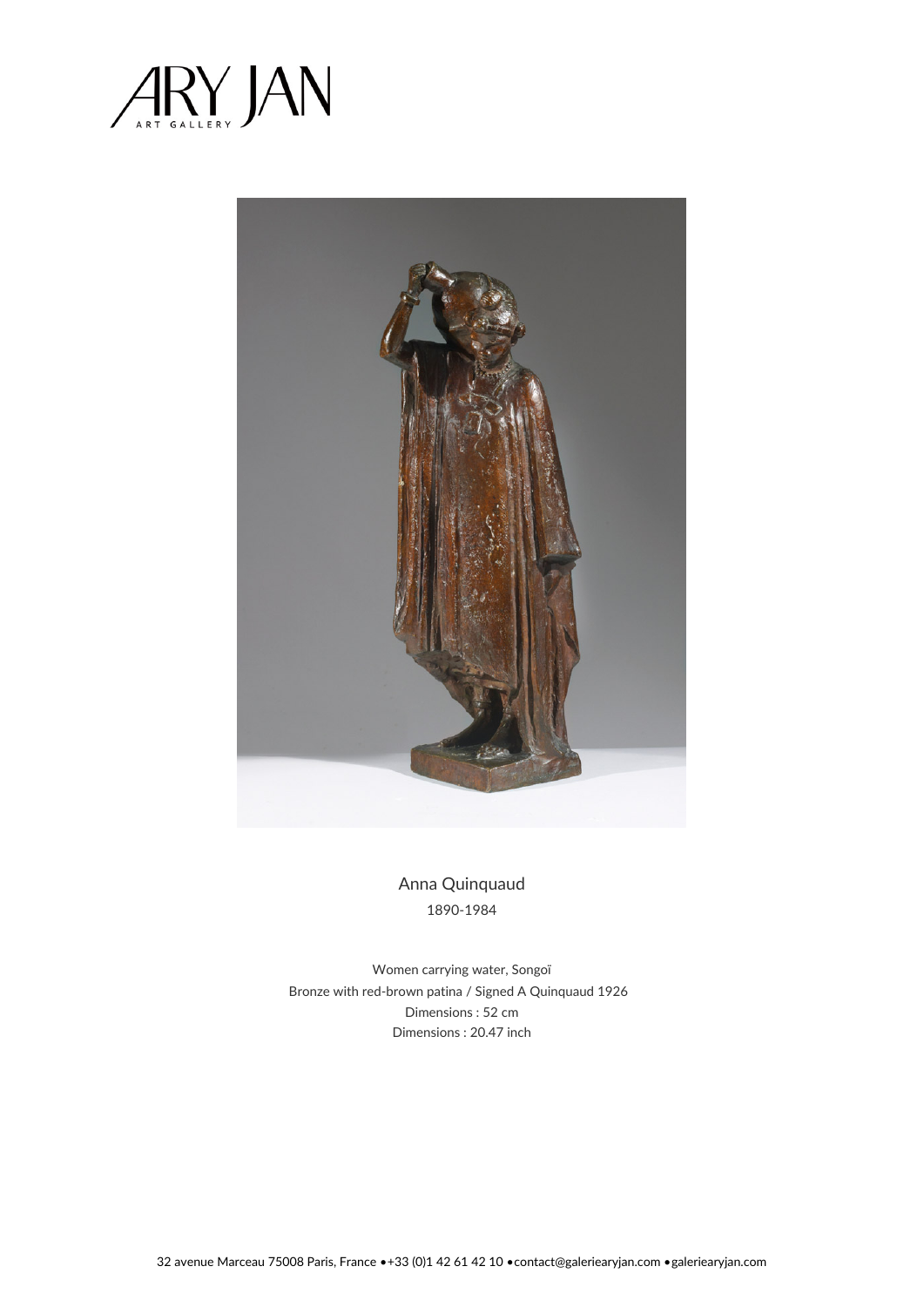

## Biography

Anna Quinquaud begins very young to handle the clay next to her mother, Thérèse Caillaux, sculptor and pupil of Rodin. At the age of 12, she realizes a small bas-relief in terra-cotta entitled " The Shepherdess and her sheeps ", still presented in the family house in Lafat.

At the age of 22, she presents two busts at the Salon of the French Artists. In 1914, she receives the prize of sculptures of the women painters and sculptors. She obtains on July 23rd, 1924 the First second Grand Prix of Rome. In award, she prefers the discovery of the African Continent instead of the stay which was offered her in the Villa Medicis in Rome.

She is then going to discover Black Africa: Niger (in 1925), Guinea (in 1930-1931) then Madagascar and Ethiopia (in 1932). In 1925, she goes through Mauritania, Senegal, Sudan, Mali, in dugout on Niger, accompanied only with her Sudanese "boys" which carried her her boxes of sculptures, earth, instruments, clothes and accessories of life. She returns in France in 1926, and is back to Niger in 1930, in Fouta-Djalon, in Timbuktoo, in Guinea. She brings back of this journey sculptures and totally new watercolors that she exposes, with an immense success, to the Gallery Charpentier, street of the Faubourg St-Honoré in Paris.

In French Guinea, she lives in the middle of the Fulanis settled by the mountains of Fouta Djallon. Seduced and fascinated by their traditions, she above all intends to get the essence of these peoples: " Is it not the role of the artist to indicate to the layman what he does not know how to see? ", she asserts. The artist is going to restore their rangy silhouettes, their haughty look, their gestures and their movements through her drawings and sculptures. She uses indifferently the wood, the bronze, the cooked earth and even the plastics.

In her return, she exposes her major works to the international colonial exhibition of 1931, which proposes a retrospective of creation of artists travelers, among whom Gauguin. The public is going to discover " The woman of the Fouta Djallon " of Anna Quinquaud. This sculpture in cooked, recognizable in its hairstyle, its jewels and its ornaments of skin, can be at present admired in Boulogne as well as the " Young woman Foulah ". In the works of the artist, jewels and hairstyles are very present and treated with realism. Maybe she benefited on this point of the help of her brother, colonial administrator, who studied the means of seduction of the woman African and realized a study on jewels.

In 1932, she is awarded with the Prize of Madagascar which gives her a grant of journey. She visits Ethiopia, makes Negus Hailé Silassié's acquaintance, stays in his palace and realizes his bust there.

Anna Quinquaud becomes famous from the 30s, and is decorated with the Legion of Honour. The Illustration, one of the most important magazine of that time, published " The woman of the Fouta Djallon " in cover page. This piece is also edited in stoneware by the Famous House La Hubandière.

In 1937, the city of Paris orders her, on the occasion of the international exhibition of the arts and techniques in the modern life, monumental sculptures to give a tone Art deco to the capital. So she produced the bas-relief of the Palais de Chaillot. Curiously, while she has never travelled in Asia, she chooses the theme of Indochina. She also realized a statue for the square of the museums of modern Art.

From 1925, the factory of Sèvres, in search of novelty, is interested in the work of Anna Quinquaud. It retains from the first exhibition of the artist just returned from Africa two sculptures " Moorish Woman in Chandora " and " Negress carriing some water ". The artist gives up the exclusive right to edit these works in some ceramic material, and saves herself the free arrangement concerning their reproduction in not ceramic material,